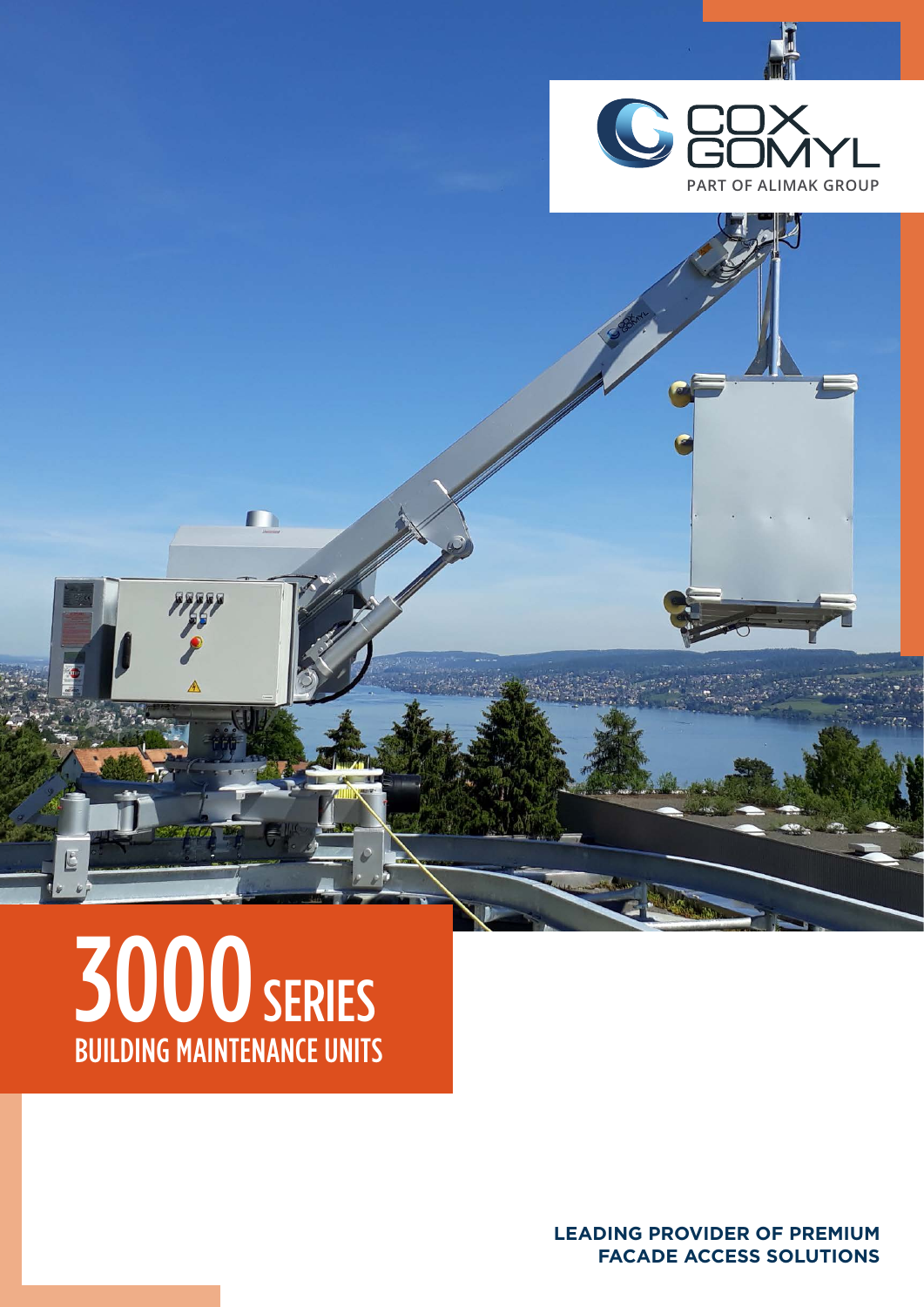

The 3000 Series is designed to provide reliable, economical facade access solutions for buildings of uniform shape, with time to manufacture within 12 weeks or less for any machine in the range.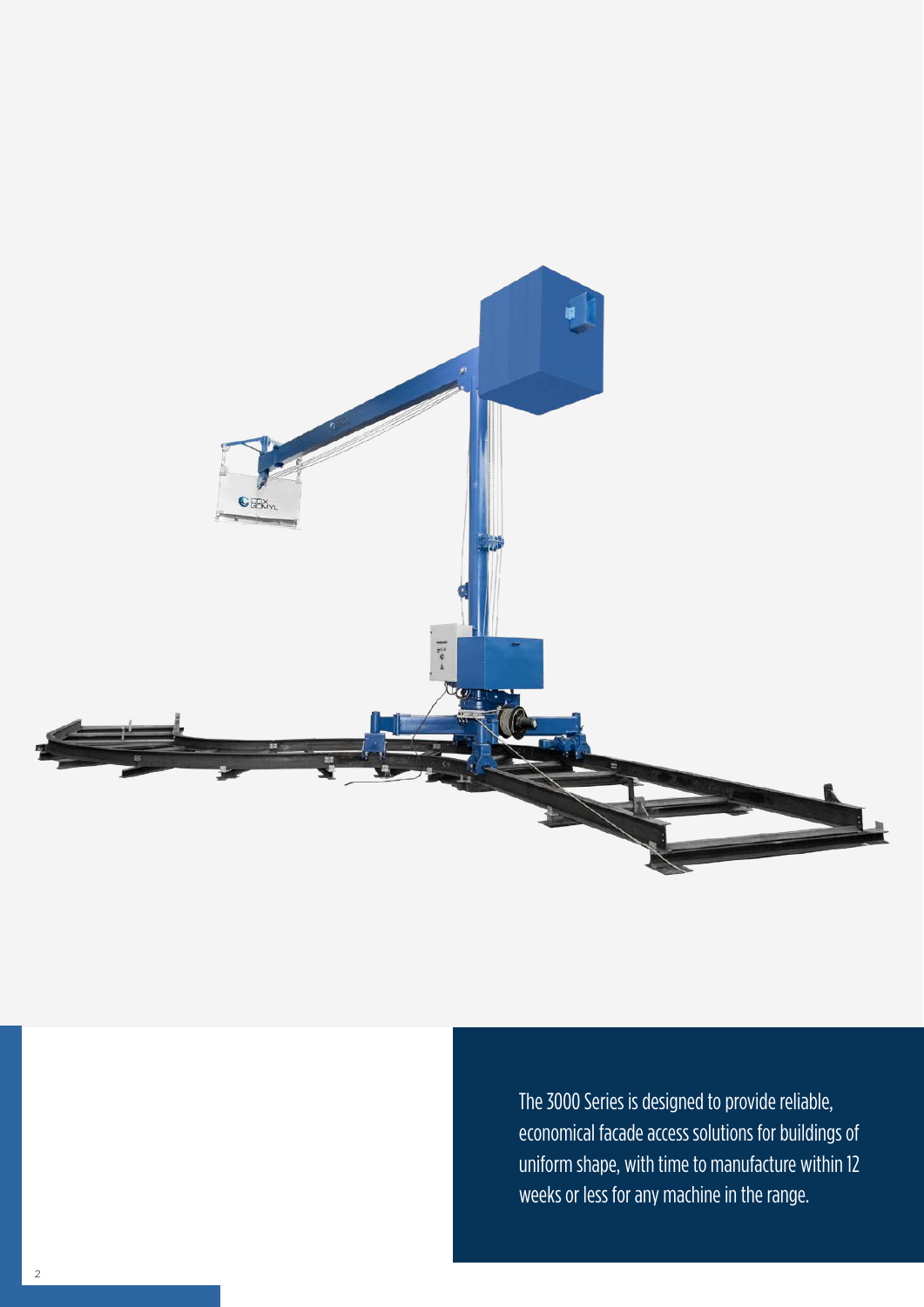### Introducing the CoxGomyl 3000 Series

The CoxGomyl 3000 Series of machines is designed to provide reliable, economical facade access solutions for buildings of uniform shape, with time to manufacture within 12 weeks or less for any machine in the range.

As industry leaders and one of the only true end-to-end building access providers in the world, CoxGomyl have brought all of our experience and expertise in design, engineering and manufacturing in to developing this range of practical and cost-effective façade access solutions. By utilising standard components and configurations that will satisfy the access requirements for many buildings of uniform shape we are able to offer a high level of functionality and quality, combined with value and prompt delivery. Due to the lightweight

construction, the building maintenance units in this range are often suitable for replacing older, outdated access systems.

A set range of selection criteria has been defined to help in the identification of the most suitable product type at a high level. Operational options are also listed to assist in indicating the range of possibilities within the 3000 Series. It is recommended that you consult with a CoxGomyl design expert who can work with you on identifying the optimal cost-effective solution for your requirements.

The 3000 Series currently consists of 2 products, the E3000 and the F3000.

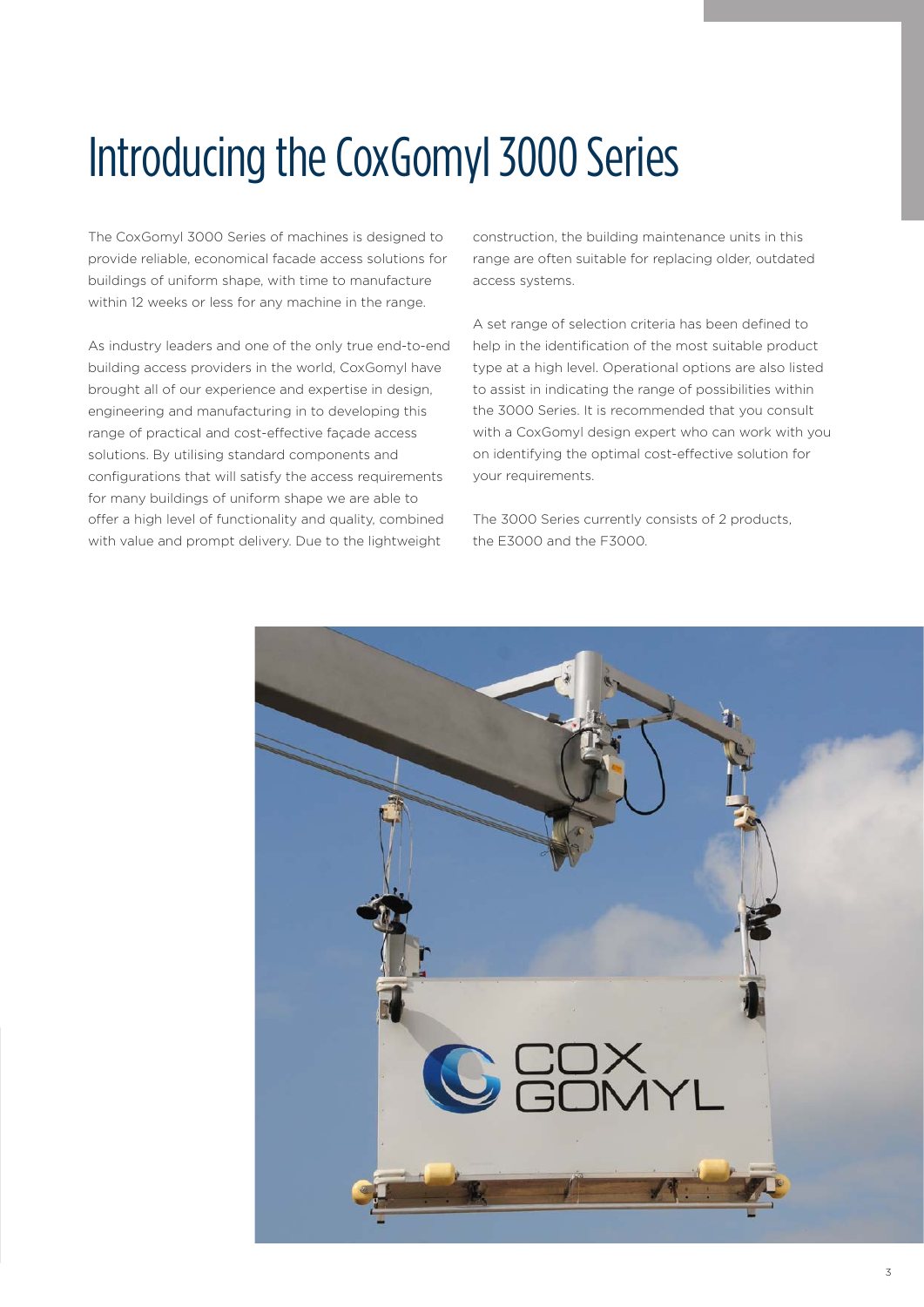

The E3000 Building Maintenance Unit (BMU) is a reliable and great value solution for buildings of lower height and uniform shape. A compact, robust and lightweight machine, the E3000 is almost entirely hidden from sight from ground level when not in use. Due to its compact profile, the E3000 machine is particularly well suited to applications with limited space on the roof and buildings with roof gardens. The system comes with the option of jib luffing with a minimum heigh of 1.1 metres, allowing for discreet parking. Simple to install and operate, the E3000 delivers a reliable, low maintenance and economical access solution with a range of safety features such as upper and lower safety bars on the platform and a auxiliary hoist for replacement of facade elements such as windows.

#### **Standard Features**

- 2m aluminium cradle
- Full galvanised finish
- Rollers or telescopic wheels on platform
- Full range of safety features (see specification sheet)
- BMU weight < 6 Tons
- $\bullet$  Install crane capacity required < 2 Tons
- Delivery in 12 weeks or less

#### **Optional Features**

- Range of colours available
- 22m cable reeler
- Luffing for parking
- Auxiliary hoist 400kg max
- Painted counterweight
- Subframe platforms
- $\bullet$  Track switch
- Detachable cradle
- Range of cradle components

#### **Ideal For:**

- 
- 
- Hidden parking is required min. parking
- 





**Request the E3000 Specification Sheet for more information**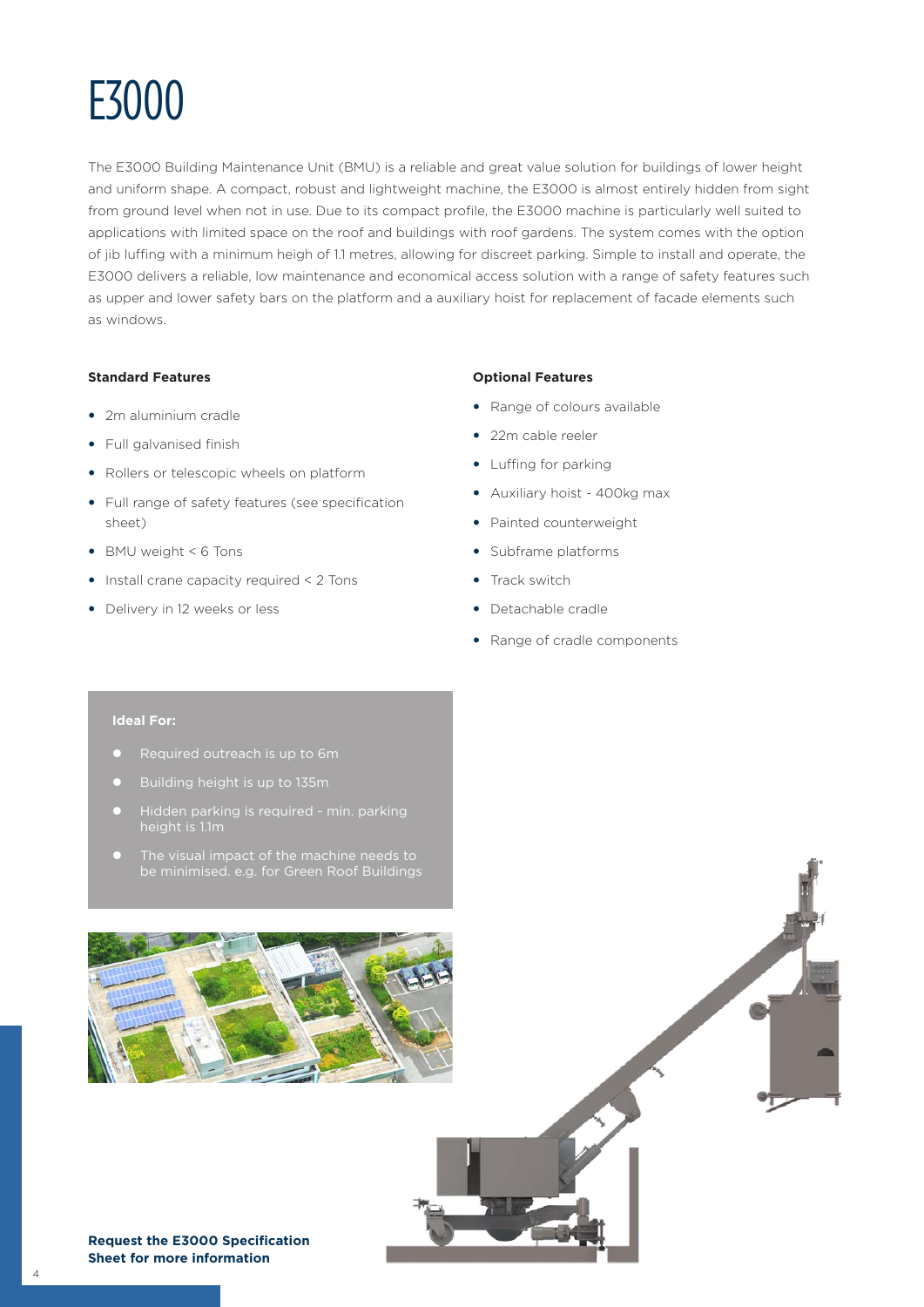

### F3000

Often referred to as a 'crane type' Building Maintenance Unit (BMU), the F3000 is used when the reach or suspended load is increased beyond the capabilities of the E-type machines. This economical BMU has an impressive higher load capacity of 500kg for the auxiliary hoist and a reach of up to 14 metres, all of which can be delivered in no more than 12 weeks. Like the E3000 machines the F3000 features upper and lower safety bars on the platform and a glass hoist for window replacement. The F3000 is simple to install, safe to operate and adjustable in reach, drop and gauge. The F3000 is also suitable for replacements due to its lightweight, robust construction.

#### **Standard Features**

- 2m aluminium cradle
- Full galvanised finish
- Rollers or telescopic wheels on platform
- Full range of safety features (see specification sheet)
- BMU Weight max < 10 Tons
- $\bullet$  Install crane capacity required  $\leq$  2 Tons
- Delivery in 12 weeks or less

### **Ideal For:**

- Required outreach is up to 14m from slew
- Building height is up to 240m
- Building shape and roof plan are simple
- Sub-assemblies with a weight less than 2 tons

#### **Optional Features**

- Range of colours available
- Cable reeler (22m)
- Auxiliary hoist 500kg max
- Painted counterweight
- Subframe platforms
- Track switch
- Anemometer
- Detachable cradle
- Range of cradle components

**Request the F3000 Specification Sheet for more information**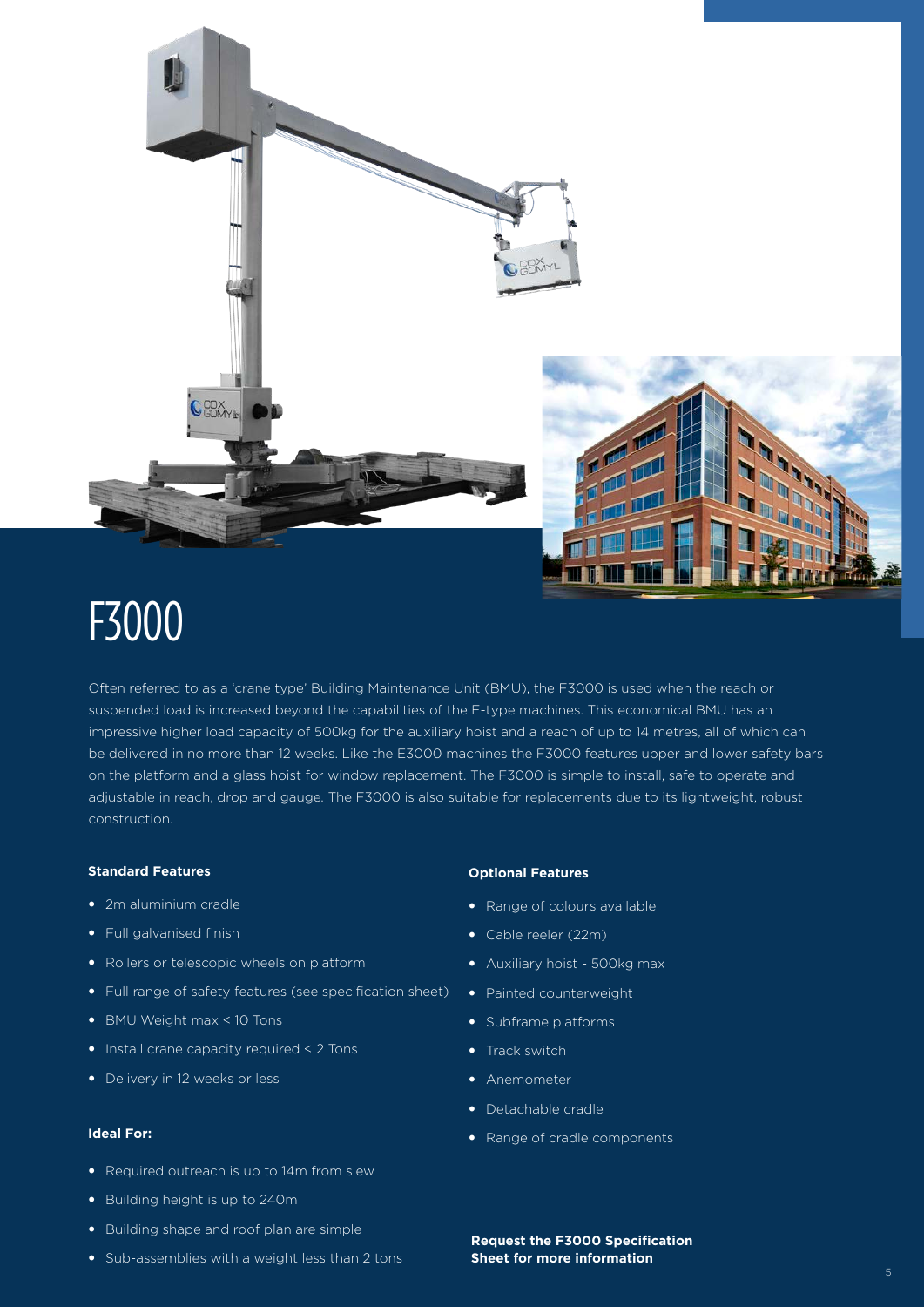### Options available for the 3000 Series BMU's

Depending on your requirement's CoxGomyl's standard 3000 Series range of products can be modified with a range of additional cradle and system components such as:

- Telescopic wheels
- Soft rollers
- Upper trip bars
- Castor wheels
- Telephone
- Range of frame colours

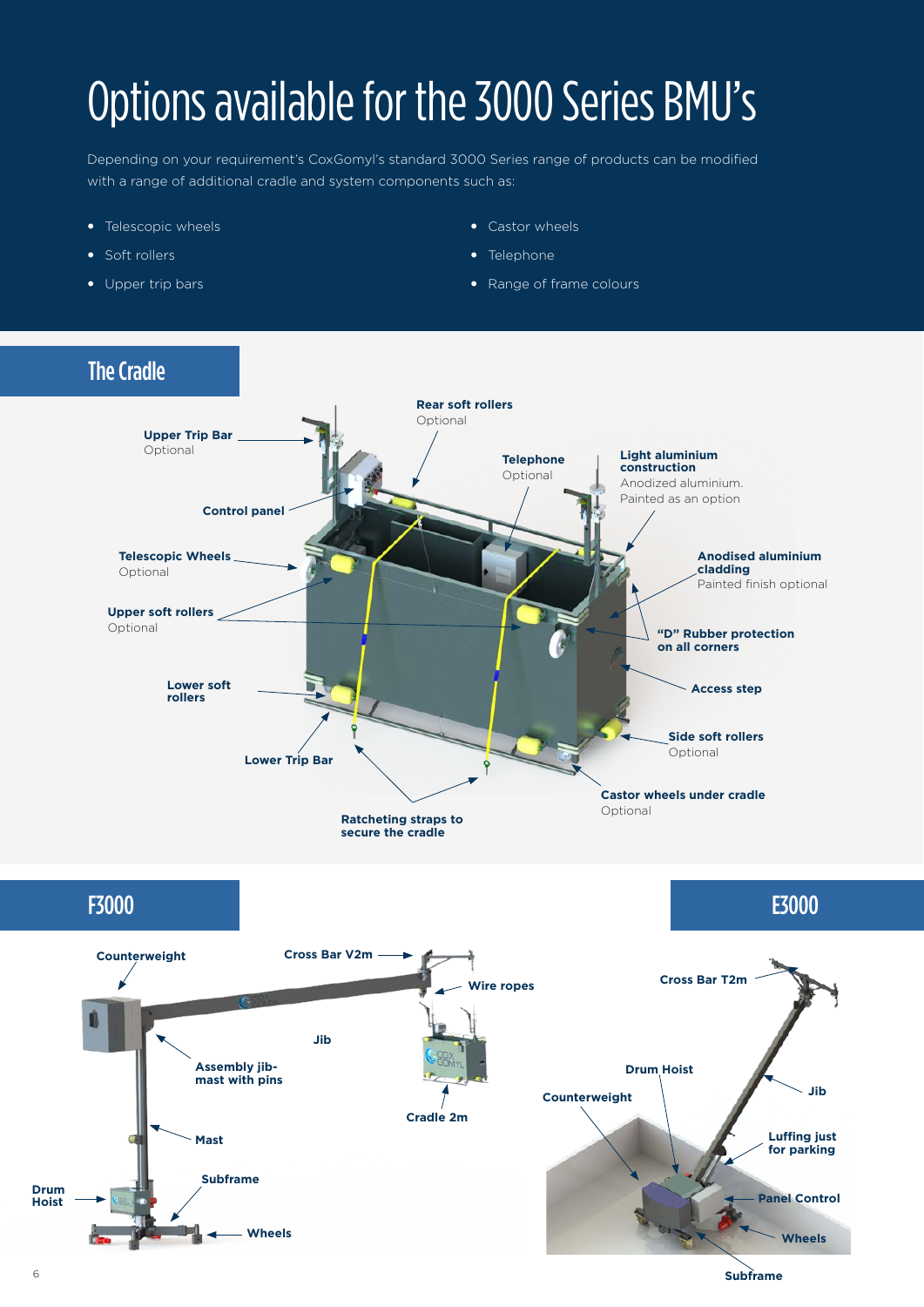## Our Services

We take responsibility for producing outstanding building and facade access solutions, and as such, are the largest full solution provider in the industry. CoxGomyl have experts in engineering, design, project management, implementation, safety and maintenance, to bring a complete 'end to end' spectrum of capabilities to your corner of the globe. This means we are ideally positioned to provide the economical solutions of the 3000 Series range and satisfy demands for fast delivery times.

Our expert team will work with you on final drawings and engineering calculations to ensure that all areas of the facade surface are reached, loads are understood and our project managers are integrating with your teams. From there the system will go into production and is seamlessly delivered and installed on the location.

CoxGomyl has been involved in thousands of building solutions over the past six decades in over 50 countries around the world. Our local and regional network of sales offices, project managers, and installation teams will work with you to deliver an installation that is smoothly executed, on time and on budget. After installing, we remain available to assist with the servicing and maintenance during the DLP period, as well as offering ongoing full maintenance and service packages.

As a global leader our products can be designed to meet your local industry standards such as EN1808:2015 (European), GB19154.2003 (Chinese), SS CP 20/1999 (Singapore) or PB.10.518.02 (Russian).

If you would like to discuss the 3000 Series further, please contact your regional office (see overleaf for details). Remember to refer to the 1000 Series, 5000 Series and 7000 Series brochures if you feel you require an even simpler or more complex system than outlined within the capabilities of the 3000 Series range. With such a vast product range and every buildings being different, we recommend you consult directly with a CoxGomyl Sales Advisor, who can assist in developing the optimal solution and the smooth end-to-end planning and execution of your project on time.

Both the E3000 and F3000 are available with a range of wheel options to suit your project requirements.







L Front Guided Wheel Twin Track U Front Guided Wheel